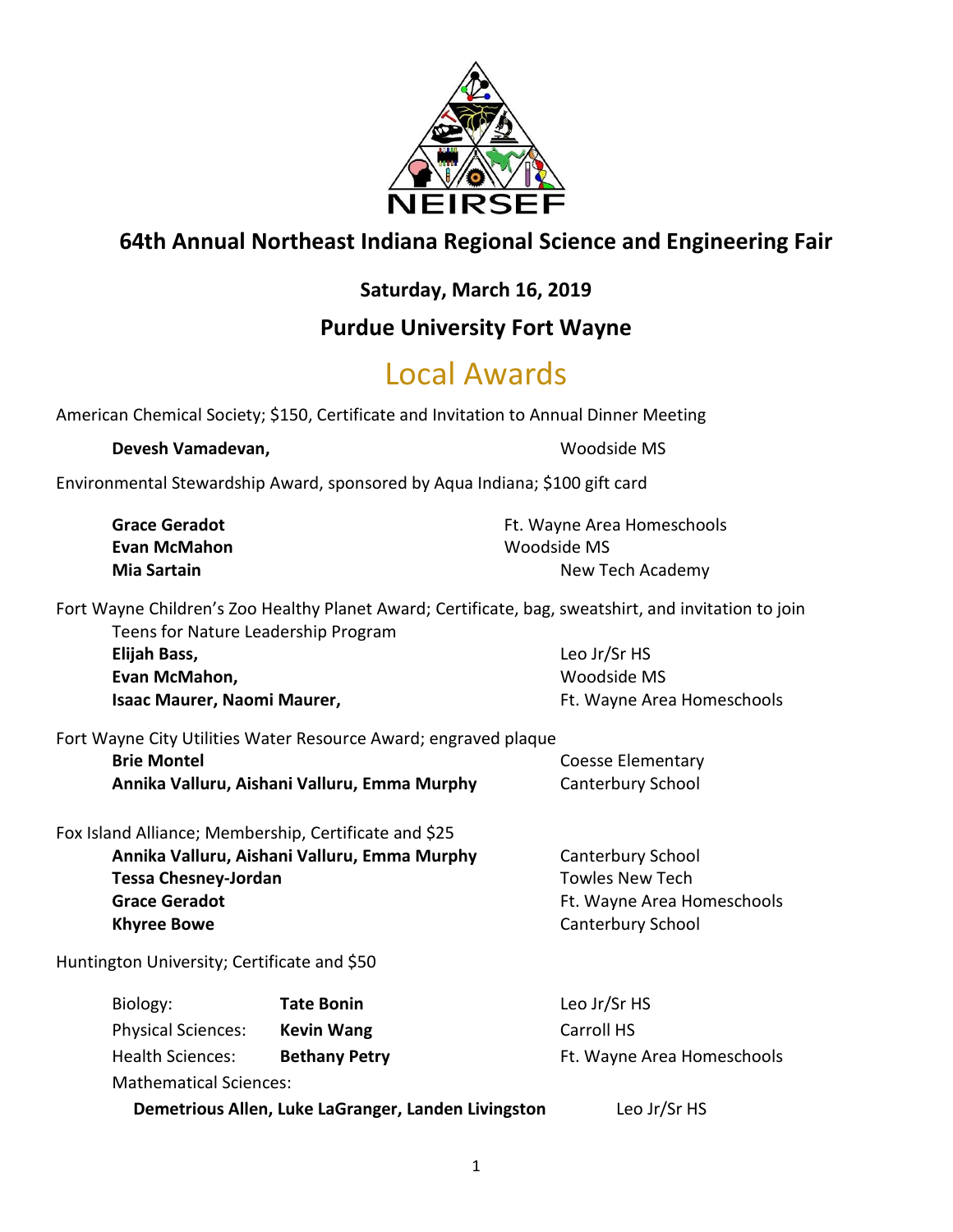| Institute of Electrical and Electronic Engineers; \$50<br>Julie Wojtanik<br>Lydia Moran                                                                                 | <b>Covington Elementary</b><br>Ft. Wayne Area Homeschools                                               |
|-------------------------------------------------------------------------------------------------------------------------------------------------------------------------|---------------------------------------------------------------------------------------------------------|
| Institute of Electrical and Electronic Engineers; \$75<br><b>Kevin Wang</b><br><b>Korben Hatfield</b>                                                                   | Carroll HS<br>Irwin Elementary                                                                          |
| Isaac Knapp District Dental Society Award; \$50 and certificate<br><b>Katie Keefer</b><br><b>Abigail Valdez</b>                                                         | Saint Charles Borromeo<br>Robert C. Harris Elementary                                                   |
| Little River Wetlands Project; \$25 Gift Card, Membership<br><b>Grace Geradot</b><br>Annika Valluru, Aishani Valluru, Emma Murphy<br><b>Khyree Bowe</b>                 | Ft. Wayne Area Homeschools<br>Canterbury School<br>Canterbury School                                    |
| N Maxine and David W. Ford STEM Award; Certificate, \$100 and periodic table poster                                                                                     |                                                                                                         |
| <b>Clara Moran</b>                                                                                                                                                      | Ft. Wayne Area Homeschools                                                                              |
| N Maxine and David W. Ford STEM Award; Certificate, \$150 and periodic table poster                                                                                     |                                                                                                         |
| <b>Sarah Rodenbeck</b>                                                                                                                                                  | R. Nelson Snider HS                                                                                     |
| Northeast Indiana Veterinary Medical Association; cash award<br><b>Chloe Park</b><br><b>Bryce McNear</b><br><b>Jada Coverstone</b><br>Lyla Ward<br><b>Grace Geradot</b> | Canterbury School<br>Ft. Wayne Area Homeschools<br>Oak View<br>Huntertown<br>Ft. Wayne Area Homeschools |
| Purdue University School of Agriculture; Certificate                                                                                                                    |                                                                                                         |
| <b>Evan Brubaker</b><br><b>Evan McMahon</b>                                                                                                                             | Huntertown<br>Woodside MS                                                                               |
| Purdue University School of Agriculture; \$50 & Certificate                                                                                                             |                                                                                                         |
| <b>Tate Bonin</b>                                                                                                                                                       | Leo Jr/Sr HS                                                                                            |
| Purdue Fort Wayne Faculty Tribute Award for Creativity; \$50                                                                                                            |                                                                                                         |
| <b>Adalyn Moran</b>                                                                                                                                                     | Ft. Wayne Area Homeschools                                                                              |
| Purdue University Fort Wayne Department of Psychology Award; \$25 Amazon gift card<br><b>Bethany Petry</b>                                                              | Ft. Wayne Area Homeschools                                                                              |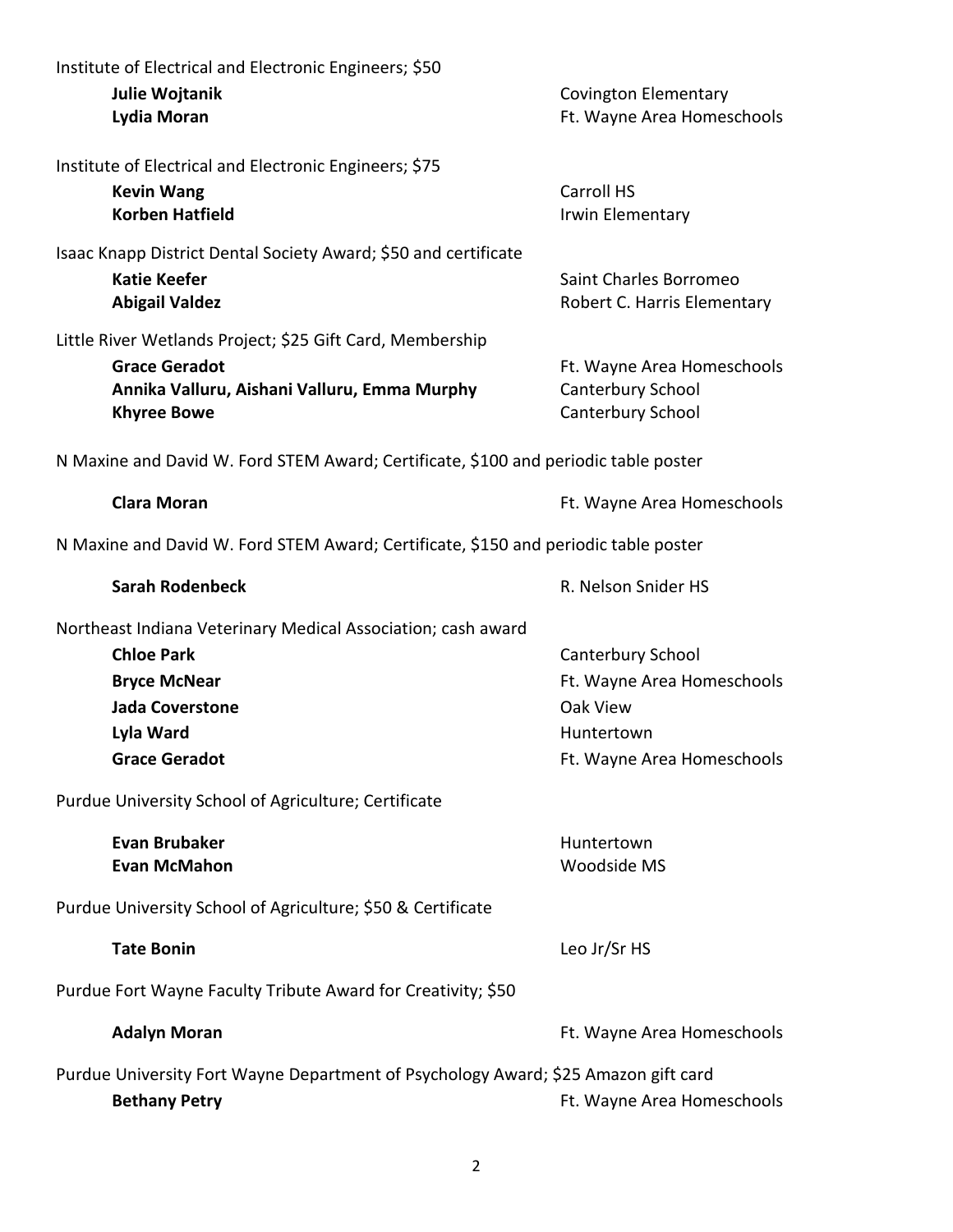Society of Manufacturing Engineers, Fort Wayne Chapter 56; \$50<br>Lydia Moran **Kevin Wang** Carroll HS

Ft. Wayne Area Homeschools

| <b>Kevin Wang</b> |  |
|-------------------|--|
| Lydia Moran       |  |

**Carroll HS Lydia Moran** Ft. Wayne Area Homeschools

| Science and Regulatory Consultants, Best Study Design, Elementary, \$25; Junior \$50; Senior, \$75 |                            |
|----------------------------------------------------------------------------------------------------|----------------------------|
| <b>Austin Meyer</b>                                                                                | Saint Charles Borromeo     |
| Lydia Moran                                                                                        | Ft. Wayne Area Homeschools |
| <b>Bethany Petry</b>                                                                               | Ft. Wayne Area Homeschools |
|                                                                                                    |                            |

## ISEF Awards

| U.S. Air Force; Sling pack, folder, power bank charger, and USB drive and charger                |                                            |
|--------------------------------------------------------------------------------------------------|--------------------------------------------|
| <b>Chloe Park</b>                                                                                | Canterbury School                          |
| <b>Noquisi Guest</b>                                                                             | <b>Towles</b>                              |
| Gracie Clark, Sydney Holub, Isabela Ogg<br><b>Bethany Petry</b>                                  | Leo Jr/Sr HS<br>Ft. Wayne Area Homeschools |
|                                                                                                  |                                            |
| American Meteorological Society; Certificate                                                     |                                            |
| <b>Elijah Ray Bass</b>                                                                           | Leo Jr/Sr HS                               |
| Annika Valluru, Aishani Valluru, Emma Murphy                                                     | Canterbury School                          |
| ASM Materials Education Foundation; Certificate                                                  |                                            |
| <b>Michael Meza</b>                                                                              | <b>Summit MS</b>                           |
| American Psychological Association; Certificate                                                  |                                            |
| <b>Sarah Rodenbeck</b>                                                                           | R. Nelson Snider HS                        |
| Mu Alpha Theta National Mathematics Honor Society, Certificate                                   |                                            |
| Demetrious Allen, Luke LaGranger, Landen Livingston                                              | Leo Jr/Sr HS                               |
| NASA Earth System Science Award                                                                  |                                            |
| Lydia Moran                                                                                      | Ft. Wayne Area Homeschools                 |
| National Oceanic & Atmospheric Administration, Taking the Pulse of the Planet Award; Certificate |                                            |
| <b>Khyree Bowe</b>                                                                               | Canterbury School                          |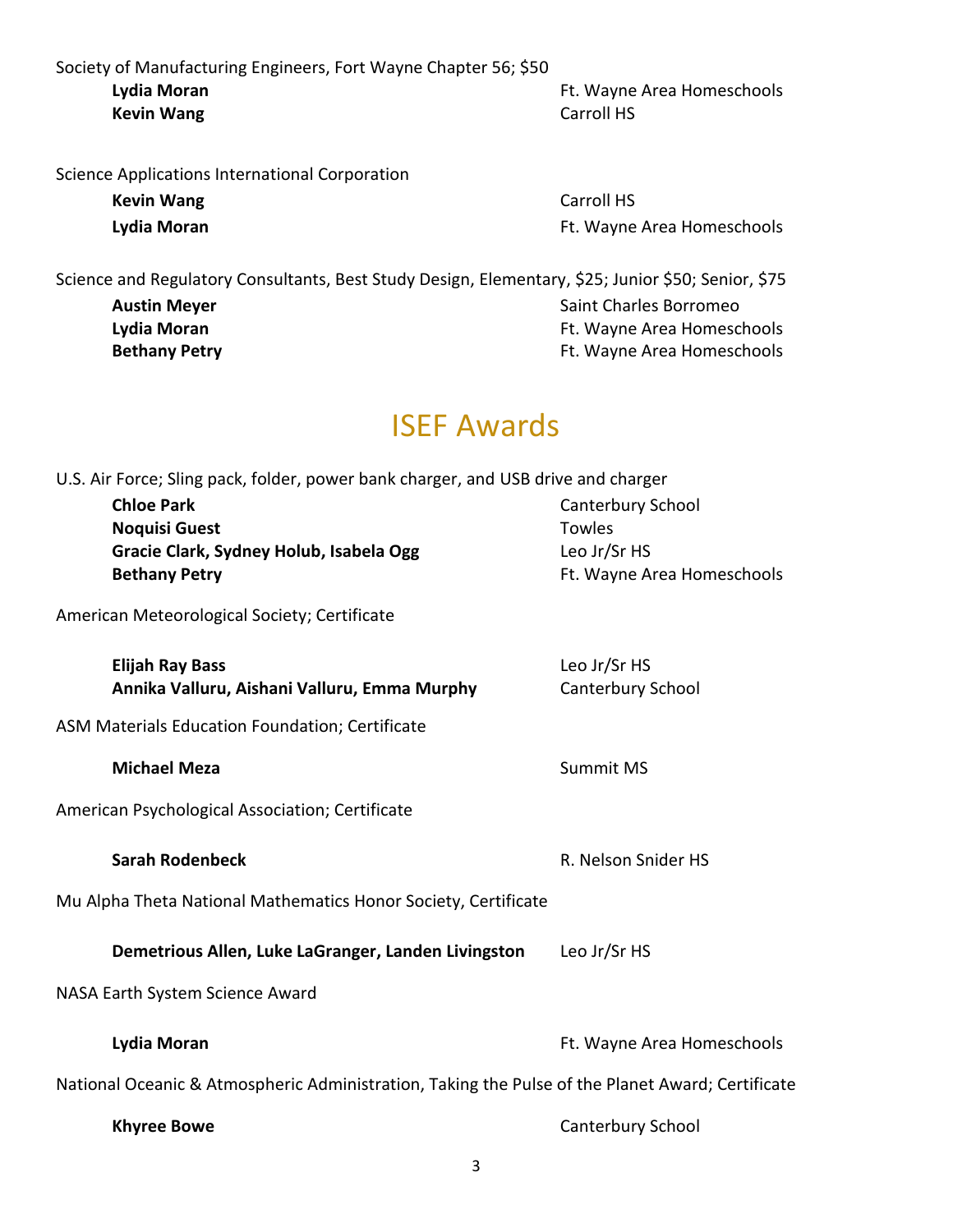4

Ricoh Corporation; certificate

#### **Khyree Bowe** Canterbury School

U.S. Metric Association; certificate

U.S. Navy and Marine Corps Awards; Senior, \$50 certificate and medallion; Junior, medallion

**Joshua Harroff** Towles Intermediate **Towles** Intermediate **Katie Schubert** Saint Charles Borromeo **Mia Sartain** New Tech Academy **Bethany Petry Example 20 Area Homeschools Ft. Wayne Area Homeschools** 

Yale Science and Engineering Association; certificate and medallion

Broadcom MASTERS; Certificate and chance to apply to national competition

**Lydia Moran Example 20 and 20 and 20 and 20 and 20 and 20 and 20 and 20 and 20 and 20 and 20 and 20 and 20 and 20 and 20 and 20 and 20 and 20 and 20 and 20 and 20 and 20 and 20 and 20 and 20 and 20 and 20 and 20 and 20 Clara Moran Clara Moran Ft. Wayne Area Homeschools Chloe Park** Canterbury School

**Katie Schubert Saint Charles Borromeo** Saint Charles Borromeo

**Kevin Wang** Carroll HS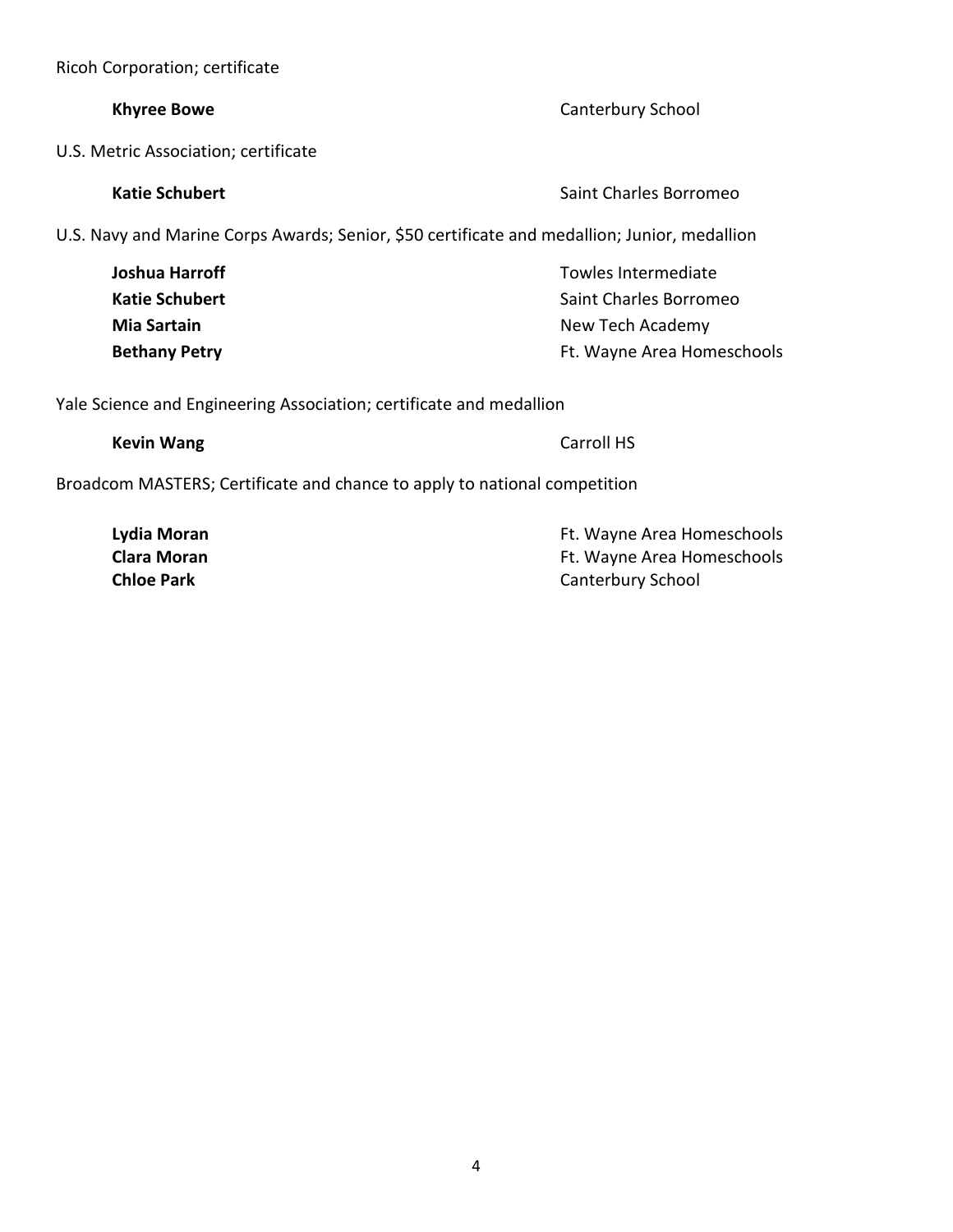## Elementary Placement Awards

#### **Grade 4**

Third Place

**Korben Hatfield Irwin Elementary Brandtly Hike** Saint John the Baptist **Dalen Martin Irwin Elementary Krishna Patel Perry Hill Elementary** Second Place

**Elliot Goss** Canterbury School **Adalyn Moran** Ft. Wayne Area Homeschools **Julie Wojtanik Covington Elementary Covington Elementary** 

First Place and Directors Award Winner \$100

#### **Grade 5**

Third Place

**Zaraab Habib, Parker Jaeger Canadian Exercise Serverse Canadian Cast View Elementary Noah Weimer Noah Weimer** Saint Jude Catholic School **Lyla Ward Huntertown Elementary Huntertown Elementary** 

Second Place

**Tessa Chesney-Jordan** Tessa Chesney-Jordan Tessa Chesney-Jordan Tessa Entermediate **Andrew Thum Andrew Thum Haverhill Elementary** 

First Place and Directors Award Winner \$100

**Branson Birkey New York Construction Construction Construction Construction Construction Construction Construction Construction Construction Construction Construction Construction Construction Construction Construction Co** 

**Lydia Knuth Deer Ridge Elementary Evan Brubaker Evan Brubaker Huntertown Elementary** 

Grace Geradot **Grace Geradot Ft. Wayne Area Homeschools** 

Arthur Friedel Most Promising Young Scientist Award—Elementary; \$100

**Tessa Chesney-Jordan** Towles Intermediate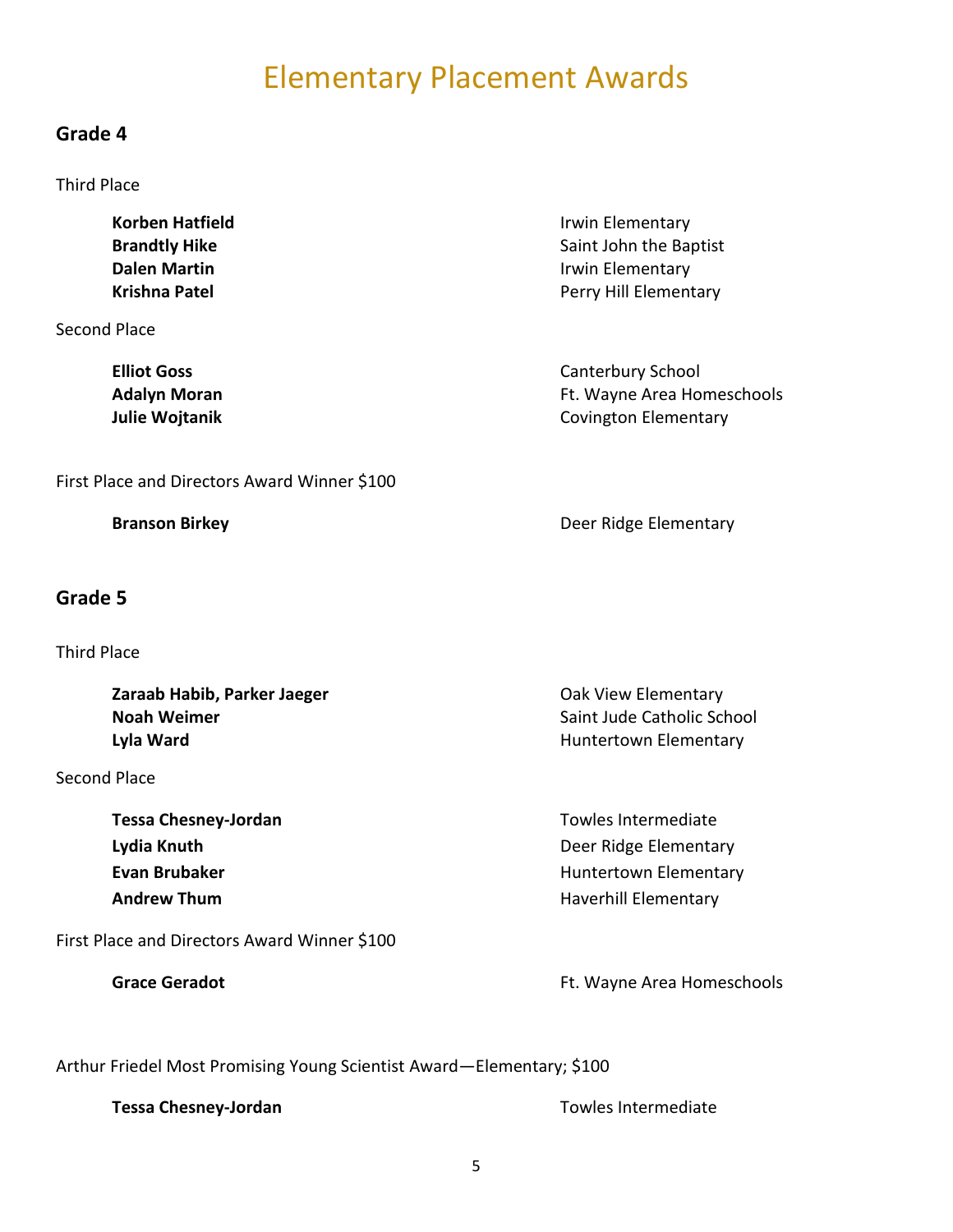# Certificates of Excellence

#### Animal Science

**Chloe Park** Canterbury School **Tate Bonin** Leo Jr/Sr HS

Biomedical & Health Science

**Brayden Kaiser, Saif Ahmad** Woodside MS

Behavioral Science

**Brigit Delaney Brigit Delaney Saint Jude Catholic School Sophie Sordelet** Saint Charles Borromeo Catholic School School School School School School School School School School School School School School School School School School School School School School School School Scho Gracie Clark, Sydney Holub, Isabela Ogg Leo Jr/Sr HS **Sarah Rodenbeck R. Nelson Snider HS Bethany Petry Example 20 and 20 and 20 and 20 and 20 and 20 and 20 and 20 and 20 and 20 and 20 and 20 and 20 and 20 and 20 and 20 and 20 and 20 and 20 and 20 and 20 and 20 and 20 and 20 and 20 and 20 and 20 and 20 and 2** 

#### Chemistry

**Devesh Vamadevan** Manus (Wamadevan Woodside Middle) **Lillian Brumbaugh Huntington Catholic Huntington Catholic** 

Earth and Environmental Science

**Annika Valluru, Aishani Valluru, Emma Murphy** Canterbury School **Joshua Harroff** Towles Intermediate **Towles Intermediate Evan McMahon** Woodside MS **Khyree Bowe** Canterbury School

#### Engineering

**Michael Meza** Summit MS

#### **Mathematics**

**Demetrious Allen, Luke LaGranger, Landen Livingston** Leo Jr/Sr HS

#### Physics

**Kevin Wang** Carroll HS

**Isaac Maurer, Naomi Maurer**  Ft. Wayne Area Homeschools **Bryce McNear** Ft. Wayne Area Homeschools

**Reid Smith Reid Smith** Saint Charles Borromeo Catholic School

**Lydia Moran Example 20 Inc.** The Control of the Control of the Control of the Control of the Control of the Control of the Control of the Control of the Control of the Control of the Control of the Control of the Contro

**Clara Moran Clara Moran Ft. Wayne Area Homeschools Katie Schubert** Saint Charles Borromeo Catholic School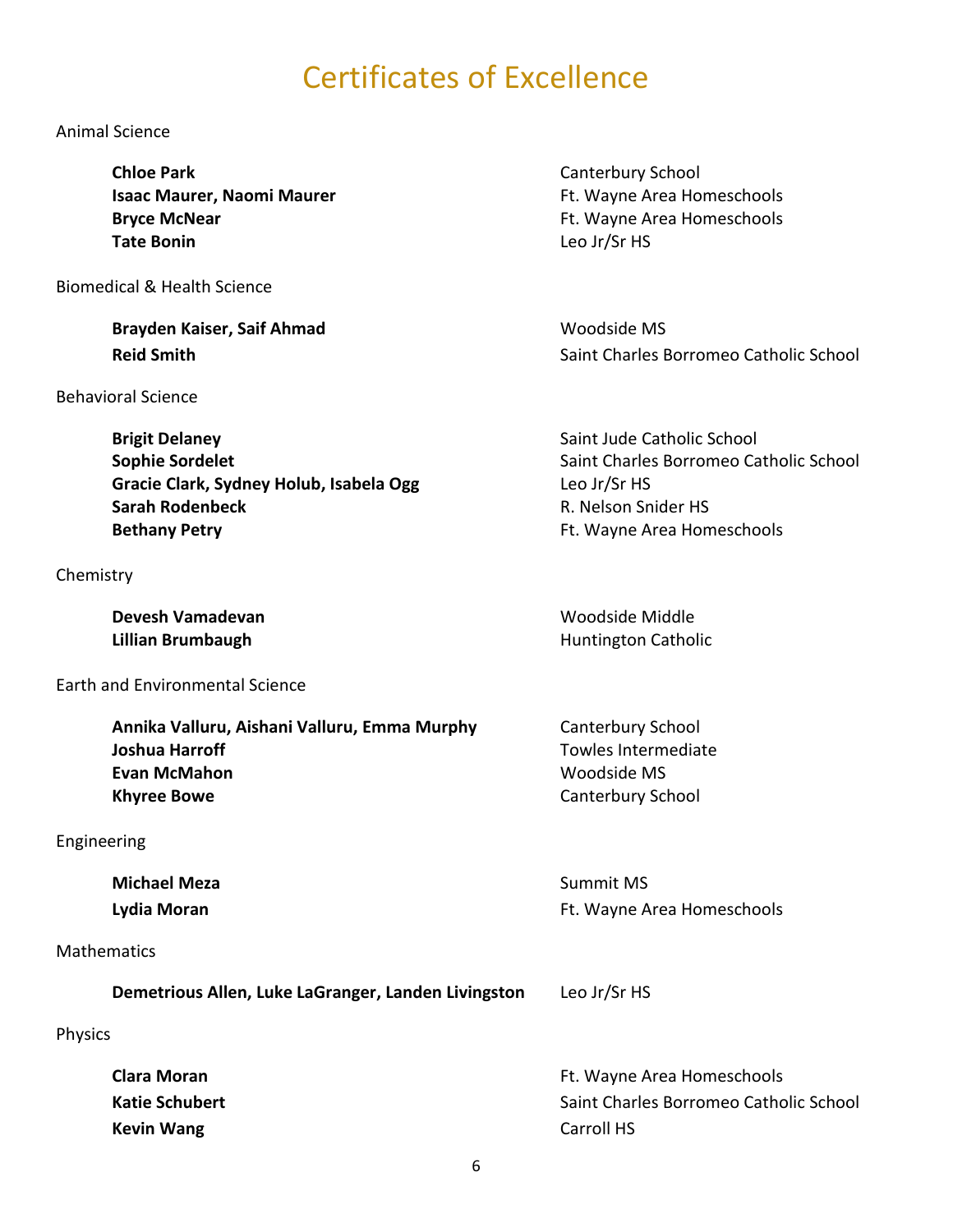## Placement Awards

### **JUNIOR DIVISION – MIDDLE SCHOOL**

| <b>Third Place</b>                                      |                            |
|---------------------------------------------------------|----------------------------|
| <b>Chloe Park</b>                                       | Canterbury School          |
| Second Place                                            |                            |
| <b>Clara Moran</b>                                      | Ft. Wayne Area Homeschools |
| First Place and Junior Outstanding Project, \$100       |                            |
| Lydia Moran                                             | Ft. Wayne Area Homeschools |
|                                                         |                            |
|                                                         |                            |
| <b>SENIOR DIVISION</b>                                  |                            |
| <b>Third Place</b>                                      |                            |
| Gracie Clark, Sydney Holub, Isabela Ogg                 | Leo Jr/Sr HS               |
| <b>Second Place</b>                                     |                            |
| <b>Sarah Rodenbeck</b>                                  | R. Nelson Snider HS        |
| First Place and Senior Outstanding Project Award, \$100 |                            |
| <b>Bethany Petry</b>                                    | Ft. Wayne Area Homeschools |